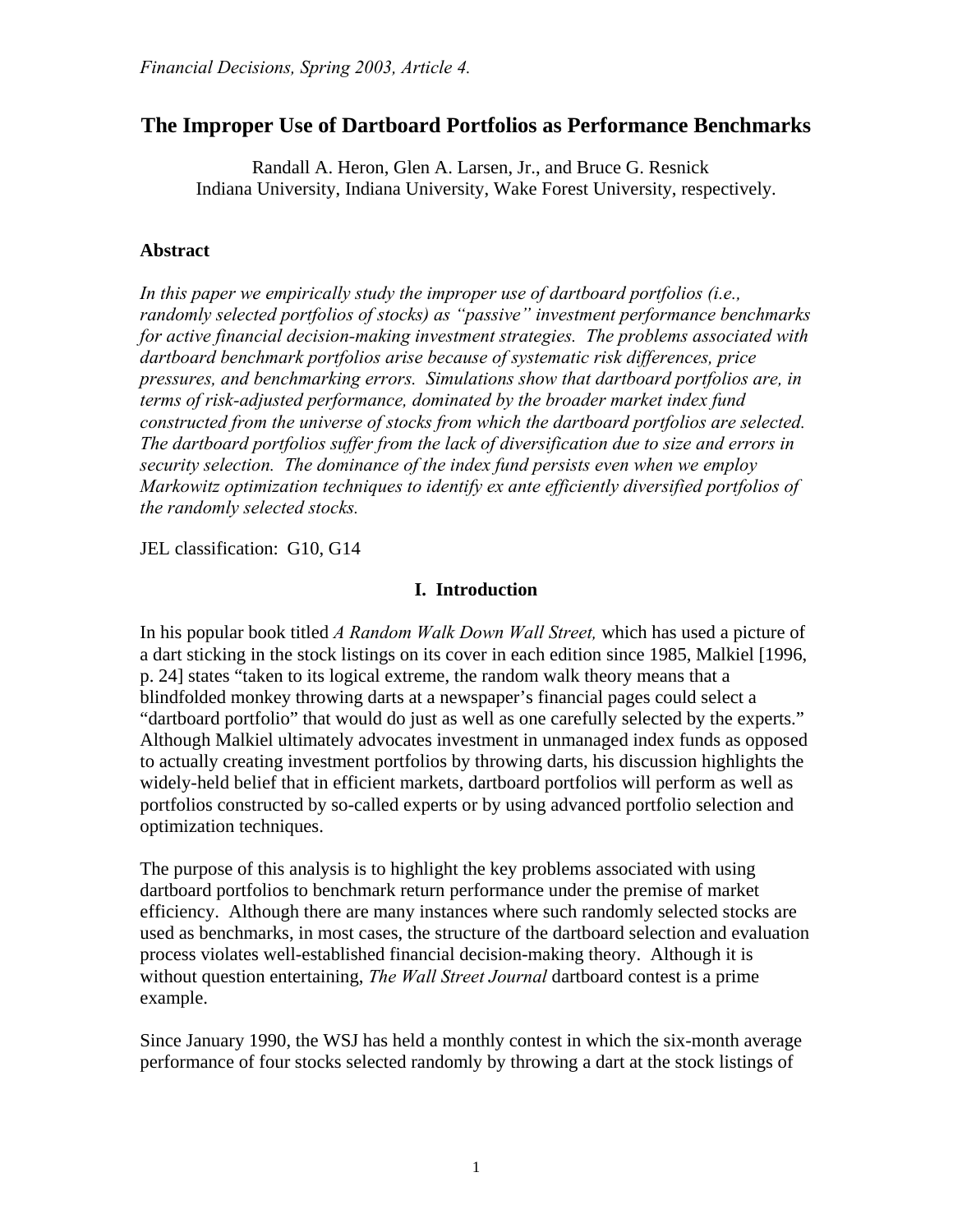the WSJ is compared to the average performance of a portfolio of four stocks, where each is selected by a different market professional, and also to the performance of the Dow Jones Industrial Average of 30 stocks.<sup>[1](#page-1-0)</sup> The purpose of the contest is to test the concept of market efficiency. Although the contest design may not be sufficient in this regard, its unique nature has prompted numerous studies directed at both research and practitioner audiences. The intent of such studies ranges from promoting market efficiency to studying how price pressures affect stock prices to reinforcing basic finance theory with regard to the relationship between risk and return. The objective of this study is to provide empirical evidence that highlights the improper use of dartboard portfolios to benchmark the performance of stocks chosen by investment professionals.

Recall that market efficiency implies that nobody can consistently beat the market. Because the top two (out of 4 total) contestants in the WSJ stock-picking contest are invited to participate in the contest again, one can empirically test whether the frequency of repeat winners differs from what would be expected if the success of the contestants resulted from equal probabilities. By equal probabilities, we mean the luck of the draw – as opposed to a true competitive advantage resulting from actual stock-picking expertise. Studies by Metcalf and Malkiel [1994] and Greene and Smart [1999] conduct tests of this nature. Both studies find the observed distribution of repeat winners does not differ than what would be expected by pure chance, or the luck of the draw. These results cast doubt on the notion that some experts have superior stock picking ability and thus support the premise of market efficiency that nobody can consistently outperform dartboard portfolios.

Thomas and Ghani [1996] provide further evidence that suggests that there is little or no additional information contained in the stock picks made by the investment professionals in the WSJ contest. If the investment professionals truly had superior information regarding the future prospects of the stocks they select, one would expect capital markets would recognize this over time. This would, in turn, lead to upward revisions in the forecasted earnings for the companies chosen by the investment professionals. However, Thomas and Ghani [1996] find no evidence that earnings estimates are revised upward in response to the recommendations. This lends strong support to the concept of market efficiency – suggesting that there is an insignificant amount of incremental "information" contained in the selections of the investment professionals.

Viewed collectively, the evidence discussed above builds a strong case for market efficiency and suggests that any 'apparent' superior stock price performance on behalf of the investment professionals in the WSJ dartboard contest is associated with using dartboard portfolios as benchmarks to gauge investment performance.

<span id="page-1-0"></span> $\frac{1}{1}$ <sup>1</sup> The dartboard contests actually started in October of 1988. Although the contest horizons were originally 1 month in length, they were changed to six-months in length because price pressures generated significant short-term abnormal returns for the stocks picked by investment professionals (see Barber and Loeffler [1993] and Greene and Smart [1999] for further details).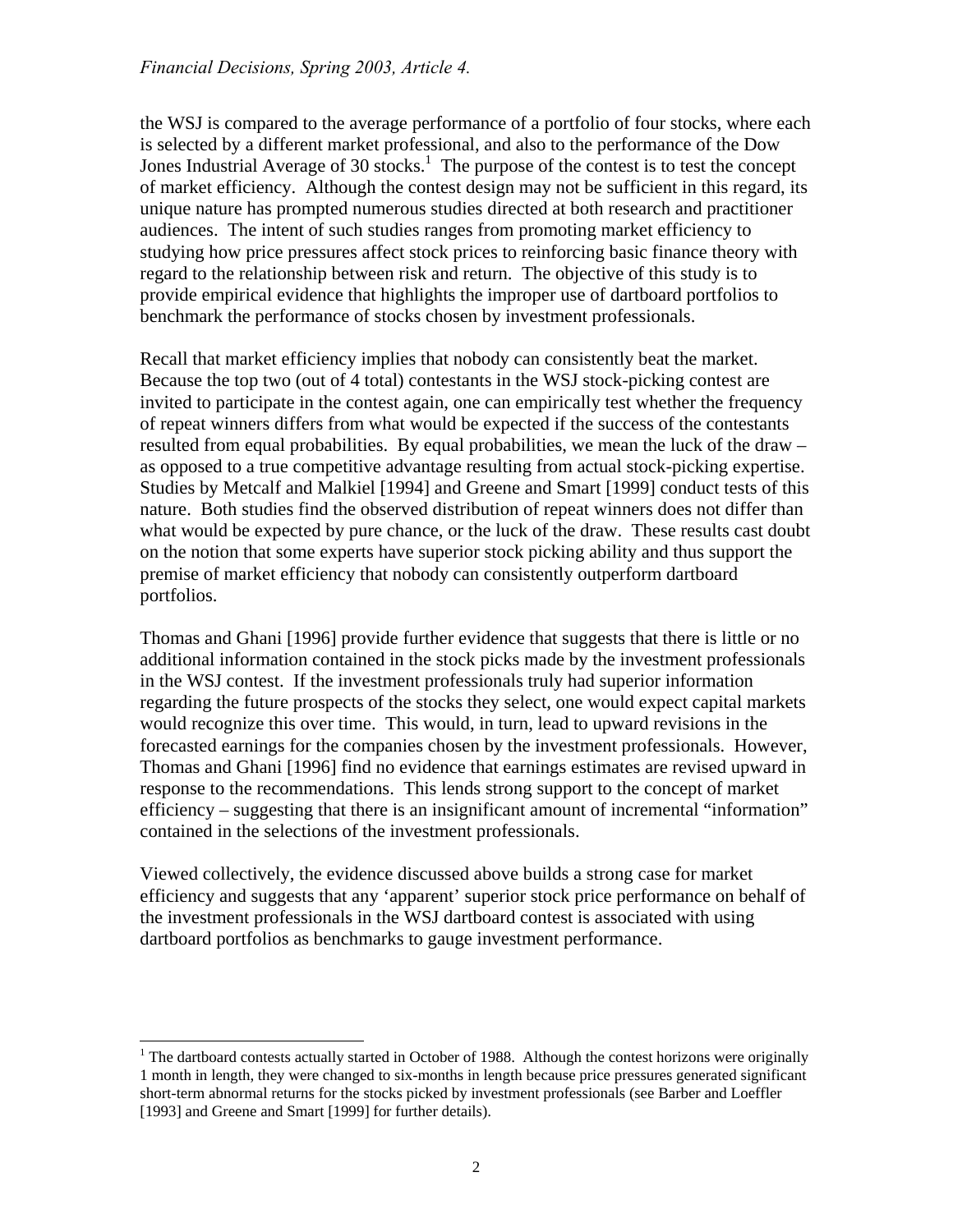## **II. Using Dartboard Portfolios as Performance Benchmarks**

The remainder of this paper expands on why one cannot make any inferences regarding market efficiency based on a simple comparison of the average returns of (a) the investment professionals, (b) the stocks selected by throwing darts, and (c) the Dow Jones Industrials as reported in the WSJ's dartboard contest. Dartboard portfolios are improper benchmarks for financial investment decision-making because of systematic risk differences, price pressures, and benchmarking errors. In the end, we conclude that the proper manner with which to benchmark investment performance is to use a riskadjusted approach where the strategy of "passive investment" is represented by a broad market index return rather than portfolios of randomly selected stocks.

### *The Role of Systematic Risk*

Sharpe [1964] introduced the theory behind the Capital Asset Pricing Model (CAPM) in 1964 in a classic *Journal of Finance* article titled "Capital Asset Prices: A Theory of Market Equilibrium Under Conditions of Risk." Included among the contributions of this study is the notion that unsystematic risk can be diversified away in a portfolio context, leaving only systematic risk. Because investors can construct portfolios where unsystematic risk has been effectively eliminated, the compensation for risk in the capital market should depend solely upon the component of risk that is not diversifiable -- in other words, systematic risk. This is indeed the insight that is captured in Sharpe's CAPM, which specifies that expected returns are a function of systematic risk.

In this regard, neither the dartboard portfolio, nor the portfolio of stocks chosen by the investment professionals in the WSJ contest is a well-diversified portfolio that eliminates most unsystematic risk. Although the work of Evans and Archer [1968], Elton and Gruber [1977], and Statman [1987] shows that total portfolio risk (variance) is reduced by naïve diversification of unsystematic risk, Statman shows that the number of randomly selected stocks needed to form a portfolio with little remaining unsystematic risk is approximately 30 to 40. Thus, the 4-stock portfolios compiled by averaging the picks of the investment professionals or by the dartboard selections still contain significant amounts of unsystematic risk and would therefore exhibit much greater return volatility than a diversified portfolio. Moy [1994] provides evidence of this when he reports that for the WSJ dartboard contests held between 1990 and 1993, the DJIA, which has less unsystematic risk because of greater diversification than either the portfolios selected by the investment professionals and by the darts, was much more likely to finish second in the dartboard contest than the riskier (higher variance) 4-stock portfolios of selected by either the professionals or the darts. Specifically, the DJIA finished  $2<sup>nd</sup>$  in roughly twothirds of the dartboard contests analyzed, where performance is based solely on average returns un-adjusted for risk.

While the portfolios of the investment professionals and of the dartboard selections contain significant amounts of unsystematic risk, it is the *systematic risk* differential between the picks of the investment professionals, the picks made by darts, and the DJIA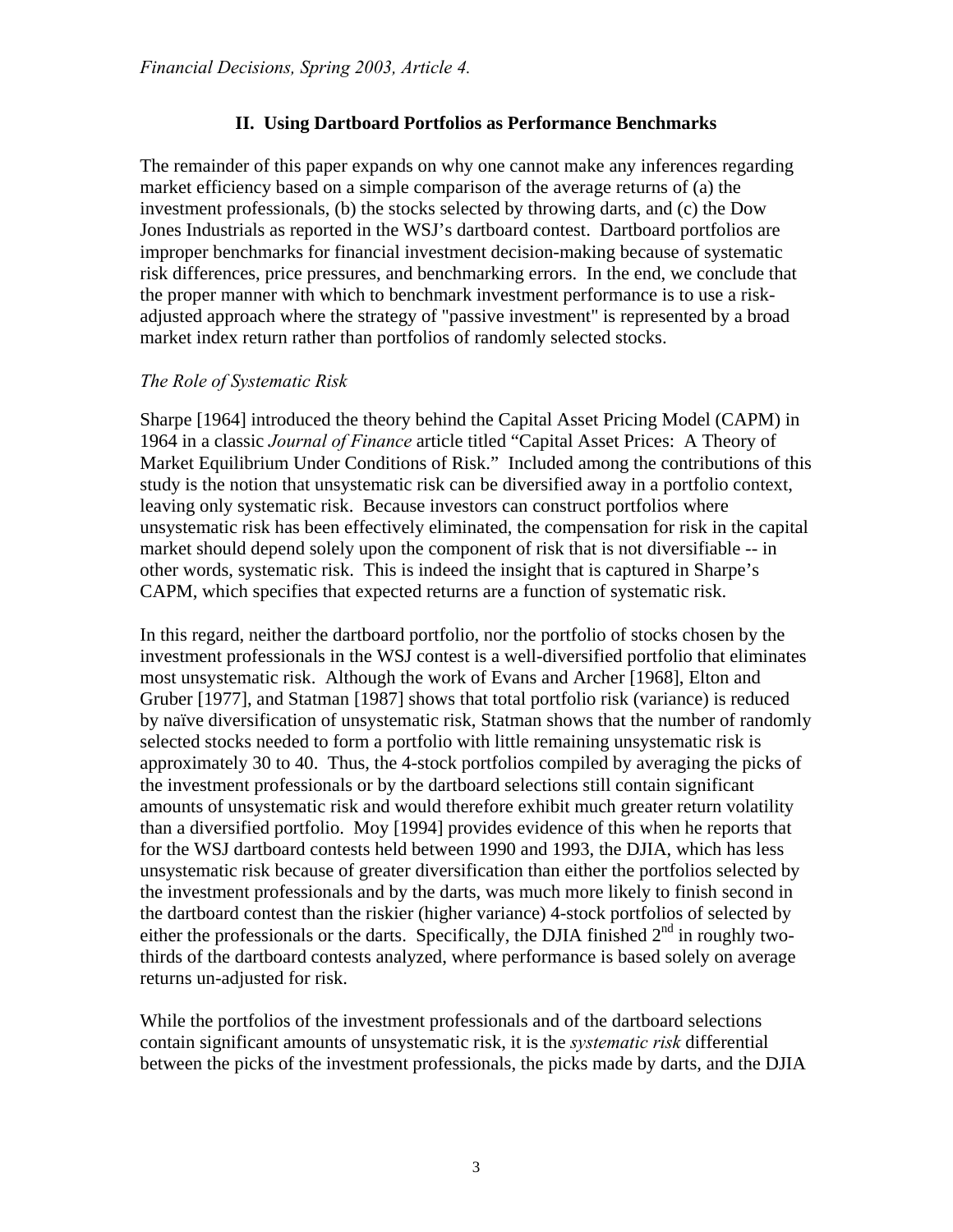that prevents any meaningful comparisons on the basis of average returns for each category. Fama [1965a, 1965b], who perhaps first popularized the idea of randomly selected stock portfolios in his early work on the behavior of security prices, was careful to note that a proper test of the performance of a randomly selected portfolio versus the performance of one selected by a professional money manager would have to be done in such a way that both portfolios had the same degree of riskiness. In the WSJ contest, there is no mechanism to insure that the dartboard and the professionals' portfolios will have the same level of systematic risk. Fama [1976] reports that a randomly selected portfolio of 30 stocks has a portfolio beta of approximately unity. Based on this, one would expect that on average, the beta of the dartboard portfolios in the WSJ contest would be close to one. However, the logical strategy for an investment professional who is being judged on the basis of their stock picking ability is to pick a stock with a high beta because higher systematic risk levels imply higher expected returns.

Metcalf and Malkiel (1994) show that over the period from 1990 to 1992, the stocks chosen by the investment professionals do in fact have higher levels of systematic risk than do the dartboard portfolios. Specifically, they report an average beta of the expert's selections of 1.401, which is significantly different (t-statistic of 4.46) from a beta of unity that would be expected for a well-diversified portfolio or perhaps a broad market index. Moreover, the average beta estimate (1.065) for the dartboard selections did not statistically differ from unity (t-statistic of 0.75). We estimate betas for these two groups of stocks over a much larger time horizon and find similar, quite predictable results. Specifically, over the period from January 1990 through December 2000, the *aggregate* beta for the professionals' portfolio was 1.20 when regressed against the CRSP valueweighted market index. By comparison, the dartboard portfolios had an aggregate beta of 0.97 when regressed against the same benchmark. Collectively, these findings imply that the higher average return performance of the stocks selected by the investment professionals is an artifact of their rational choice to enhance their likelihood of winning the contest by choosing stocks with higher levels of systematic risk – and thus higher expected returns. This strategy is obviously predictable based on an application of Sharpe's Capital Asset Pricing Model (CAPM).

Moy (1994) provides further evidence that the stocks chosen by the investment professionals have higher levels of systematic risk when he reports that the win percentage of investment professionals is much higher in up markets than it is in down markets. Such a finding also buttresses arguments in favor of market efficiency. The reason is simple: if the investment professionals in the contest had better information regarding the future direction of the overall market, they would rationally pick low beta stocks either during, or leading up to, periods of market decline. Such a strategy would lower exposure to downward market forces and thereby increase the likelihood of winning the contest in periods of low overall market performance. As Moy points out, the lack of evidence in this regard suggests that the investment professionals that participate in the dartboard contest are not adept in market timing.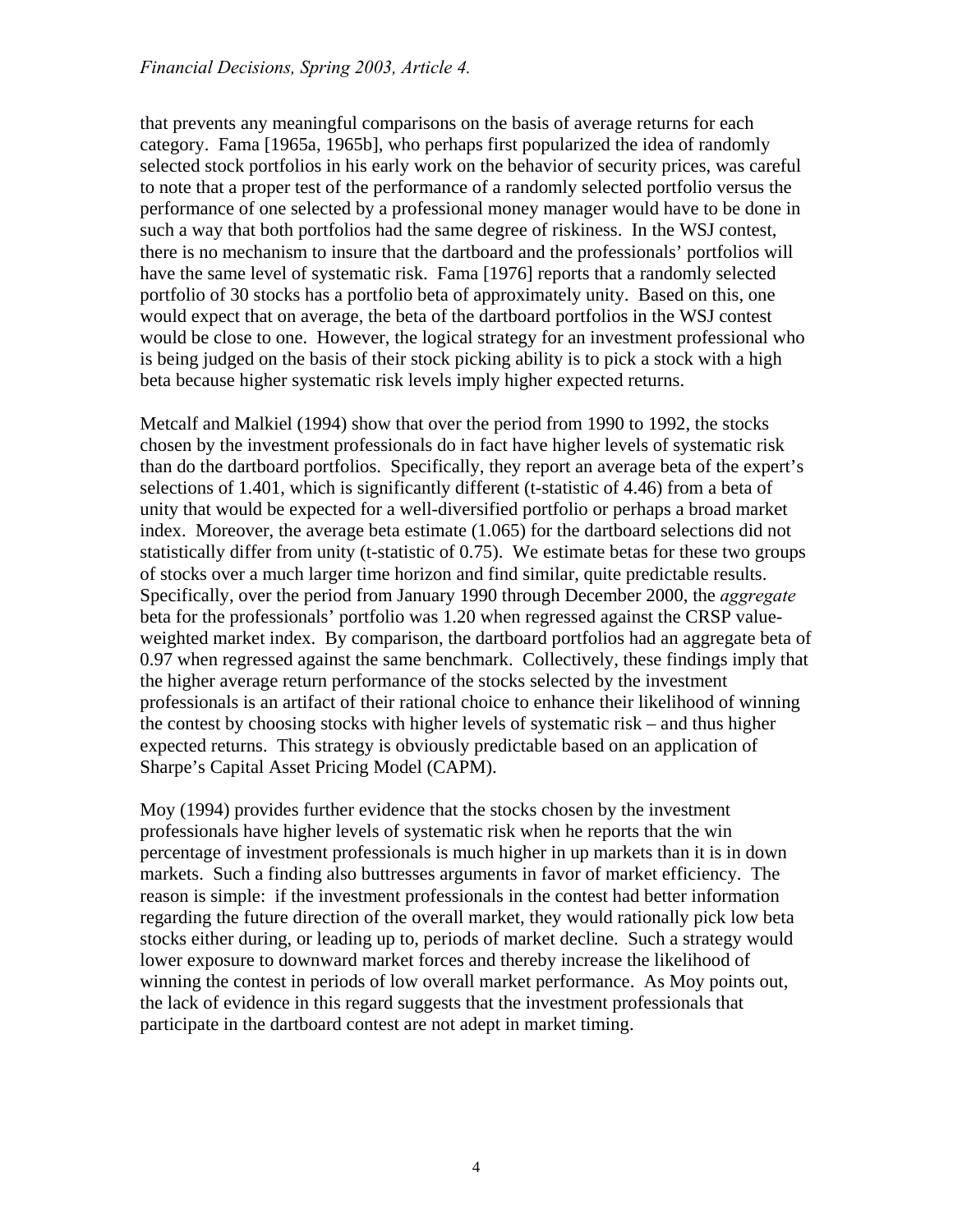# *The Role of Price Pressure*

A second problem with the WSJ dartboard contest, and for that matter, potentially any contest that measures performance *after* publicly disclosing the picks of "investment professionals" arises because of price pressures in the stocks picked by the professionals. Specifically, the public disclosure of the stocks chosen by the investment professionals creates a demand for the stock by investors who believe that the investment professionals are convinced that the stock will take off in the near future. This heightened demand for the picks of the investment professionals creates price pressure that produces 'abnormal returns' for their stocks. There is obviously no reason for this phenomenon to occur with the stocks selected randomly by darts and used as a performance benchmark.

Barber and Loeffler [1993] were perhaps the first to document this phenomenon as it relates to the WSJ dartboard contest. Although several researchers have documented abnormal returns for stocks that are recommended by analysts, Barber and Loeffler show that the abnormal returns associated with the picks of the investment professionals in the WSJ dartboard contest (approximately 4%) are roughly twice as large as what is found in typical studies of analyst recommendations. Moreover, Barber and Loeffler document a doubling in the demand for the stocks chosen by the investment professionals in the two days following their revelation in the WSJ contest. Thus, an atypical demand for the stocks, resulting from the public disclosure of the investment professionals' choices, creates price pressure that generates an abnormal return.

Barber and Loeffler further document that most of the abnormal return performance dissipates within 25 days of the announcement. This leads them to conclude that although there may be information content in the picks of the investment professionals, much of the positive returns to the stocks chosen by the investment professionals result from naïve buying pressure, and are thus, transitory in nature. As we note earlier, the significant short-term price pressures such as those discussed by Barber and Loeffler are one of the primary reasons the WSJ contest period was lengthened from 1 month to 6 months in 1990.

Greene and Smart [1999] analyze the price and volume behavior of the stocks chosen by the investment professionals in the WSJ dartboard contest to test theoretical models that predict a positive relation between noise trading and liquidity. Like Barber and Loeffler, they report that the majority of abnormal returns experienced by the stock picks of the investment professionals disappear within a few weeks. However, they also find that both abnormal trading volumes and abnormal returns are greater for the stocks chosen by investment professionals who have previously won the WSJ contest – even though, as we note earlier, there is no compelling evidence to suggest that previous contest winners fare better than their first-time counterparts. Greene and Smart also report a positive relation between the magnitude of abnormal returns and the extent of abnormal trading volume. Thus, if Moy's [1994] suggestion that the investment professionals will tend to pick smaller stocks is accurate, because smaller stocks tend to have lower trading volumes, the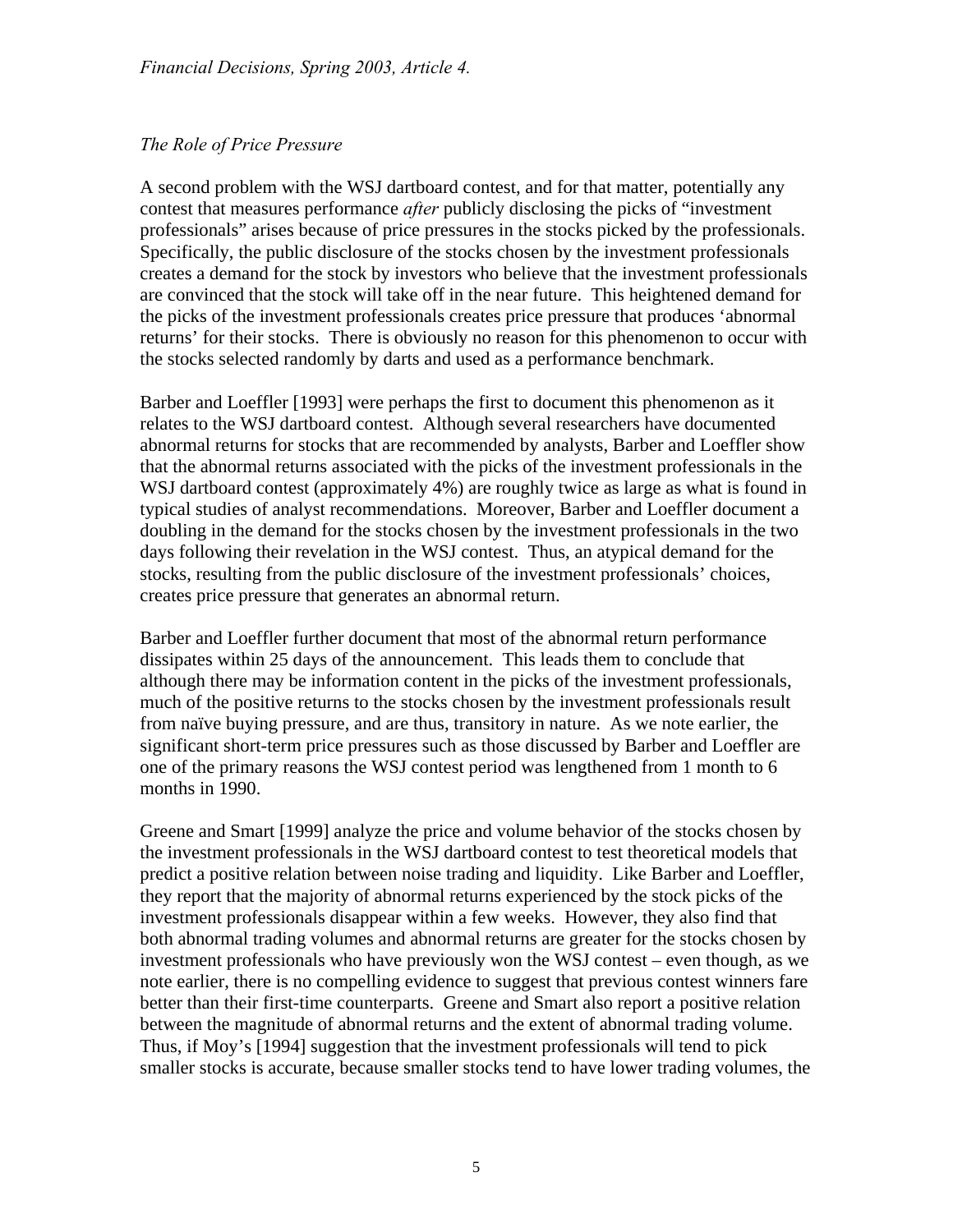price pressures that produce abnormal returns when the stock picks of investment professionals are revealed would be exacerbated.

### *What's the Appropriate Benchmark?*

In addition to the benchmarking problems we discuss earlier that result from comparing the performance of the stocks picked by the investment professionals to that of randomly selected stocks, additional benchmarking problems result when the returns to the stocks picked by the investment professionals are compared to the returns to the Dow Jones Industrial Average (hereafter, DJIA). First, although the DJIA is a price-weighted index of 30 stocks and it would have much less diversifiable risk than the 4-stock portfolios of the investment professionals or those created by the darts, it is still not an appropriate benchmark because the stocks that comprise the DJIA represent only a small subset of the potential stocks that can be selected by the professionals or by throwing darts. Specifically, the selections made by the experts and those made randomly by "throwing darts" come from the universe of stocks listed on the NYSE, AMEX, or trading on NASDAQ. One consequence is that the DJIA would represent the performance of stocks that are on average, much larger in size than the typical selections made by both the investment professionals and by the process of throwing darts. In addition, the DJIA would obviously have a lower level of systematic risk than the selections made by the investment professionals, which would imply higher expected returns for the investment professionals.

As evidence in this regard, when we estimate the *aggregate* beta for the professionals' portfolios from January 1990 through December 2000, using the DJIA as the proxy for the market index, we find a beta of 1.28. This implies that the stock picks of the investment professionals have 28% more systematic risk, and therefore, should obviously command a higher expected return than the DJIA. Viewed in this light, the fact that the investment professionals have a higher win percentage than the DJIA (via comparison of raw returns) is consistent with the predictions of Sharpe's CAPM and is therefore evidence in favor of market efficiency. As we argue below, a better benchmark of overall market performance would be a risk-adjusted measure relative to that for the entire universe of the firms from which the investment professionals can choose.

## **III. Randomly Selected Portfolios vs. Market Indices**

If capital markets are relatively efficient, do randomly selected portfolios of reasonable size provide good benchmarks? Recall that the theory underlying Sharpe's CAPM implies that the most efficient portfolio is the overall market portfolio where each asset's portfolio weight is based on its relative market value. Because investors can passively invest in broad index funds (value-weighted) with minimal transaction costs, it is natural to consider such an index fund to be the "benchmark" when comparing the risk-return efficiency of both actively managed portfolios and when testing whether valid comparisons of investment performance can be made using randomly selected portfolios (perhaps constructed by throwing darts) of reasonable size.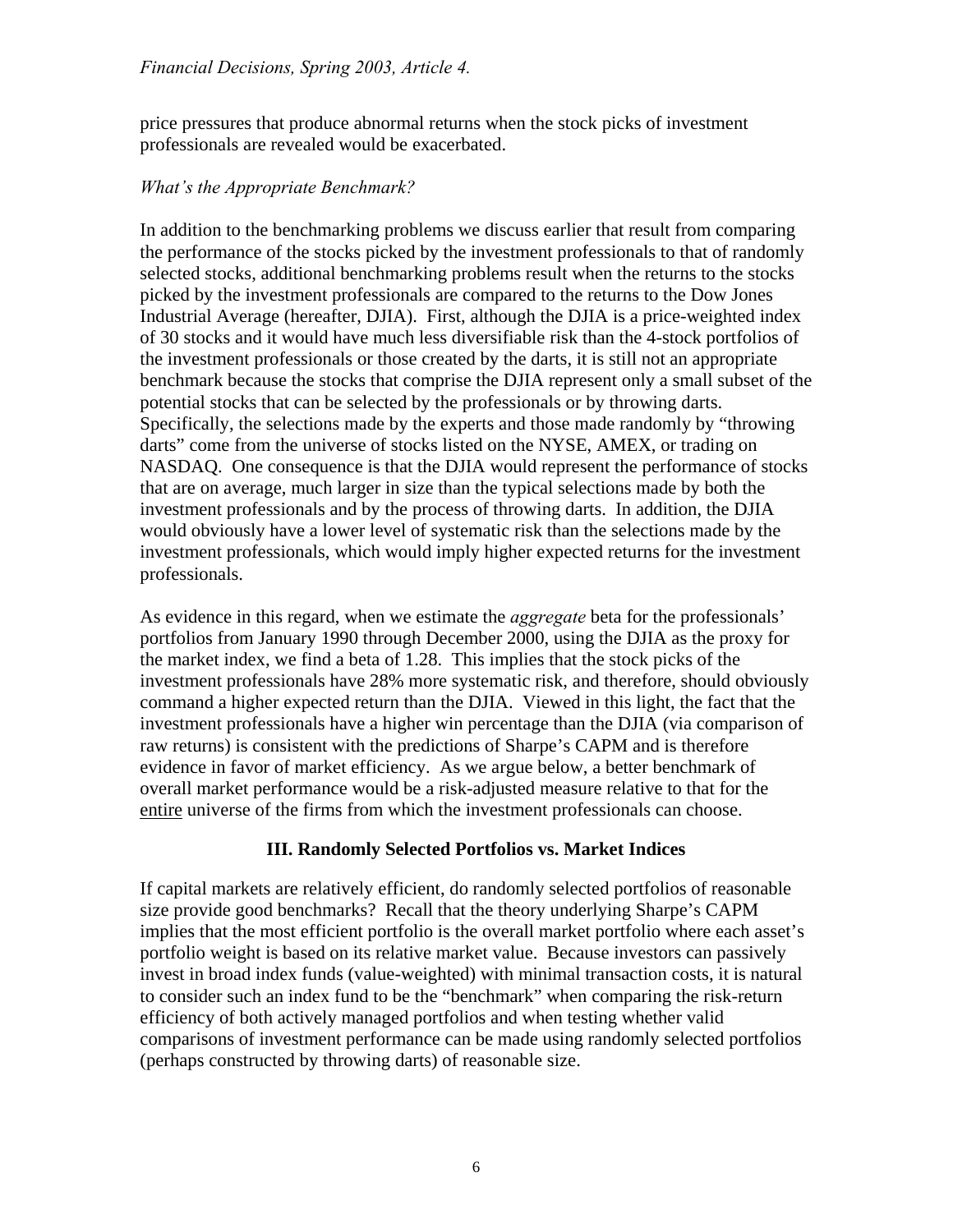It follows that if well-diversified dartboard portfolios are to be used as representative benchmarks of investment performance, their risk-return performance should parallel that of common index funds. Although several studies suggest that most of the risk-reduction benefits of diversification occur with modestly sized portfolios, with perhaps as few as 30 to 40 securities (see Statman [1987] for further details), overall market returns are increasingly being driven by a handful of top-performing stocks. As an example, Ibbotson Associates calculated how much lower the return on the Standard and Poor's 500 index would have been if the 50 top performing stocks were eliminated (see Clements [1998]). Over the 12-year period studied, on an annual basis, without the 50 top-performing stocks, the index's return would have been reduced by approximately 50%. Similarly, according to figures attributed to Ned Davis Research and cited by Brammer (2000), over the period from June  $30<sup>th</sup>$ , 1999 through March  $10<sup>th</sup>$ , 2000, the extreme performance of only 10 individual stocks accounted for 44% of the total returns to the Russell 2000 growth index.

This phenomenon, where broader market returns are driven by a relatively small subset of stocks, arises because of the considerable skewness in the individual stock returns when they are measured over investment horizons such as years. In simple terms, the skewness results from the fact that the most an investor can lose from investing in a stock is 100% of the original investment, whereas the upside potential is infinite. Because of this, the return on a typical, randomly selected stock (i.e., a stock that exhibits the median level of observed performance) will tend to be less than the return to a broad market index. As evidence of this phenomenon relating to the WSJ dartboard contest, in the 116 contests from January 1991 through December 2000, the return of the dartboard portfolios exceeded that of the DJIA in only 39% of the contests (45 out of 116) and that of the broader market – as measured by the CRSP market-value-weighted index in only 34% (39 out of 116) of the contests. Assuming a uniform distribution (i.e., normal returns with no skewness) and no significant difference in systematic risk, one would expect 50%, or about 58 of the dartboard portfolios to produce a return that is superior to the index.

Carhart's (1997) analysis of the persistence in mutual fund performance indicates that Jegadeesh and Titman's (1993) one-year momentum in stock returns accounts for Hendricks, Patel, and Zechhauser's (1993) hot hands effect in mutual fund performance. Funds that earn higher one-year returns, however, do so not because fund managers successfully follow momentum strategies, but because some mutual funds just happen by chance to hold relatively larger positions in last year's winning stock. Ikenberry, Shockley, and Womack (1998) provide convincing evidence that in addition to transactions costs, size-effects and return skewness contribute to the fact that most active fund managers underperform passive benchmarks such as the S&P 500.<sup>[2](#page-6-0)</sup> Specifically, with regard to the effects of skewness, they simulate "managed" portfolios of various sizes selected from the S&P 500 universe and report that for portfolios of 15 stocks, the mean return exceeds the median return by an average of approximately 40 basis points per year. Such a finding shows that skewness does play a role in the return performance

<span id="page-6-0"></span> $\frac{1}{2}$ <sup>2</sup> Clements [2000] reports the results of Vanguard research that finds that only 28% of managed U.S. stock funds outperformed the Wilshire 5000 index.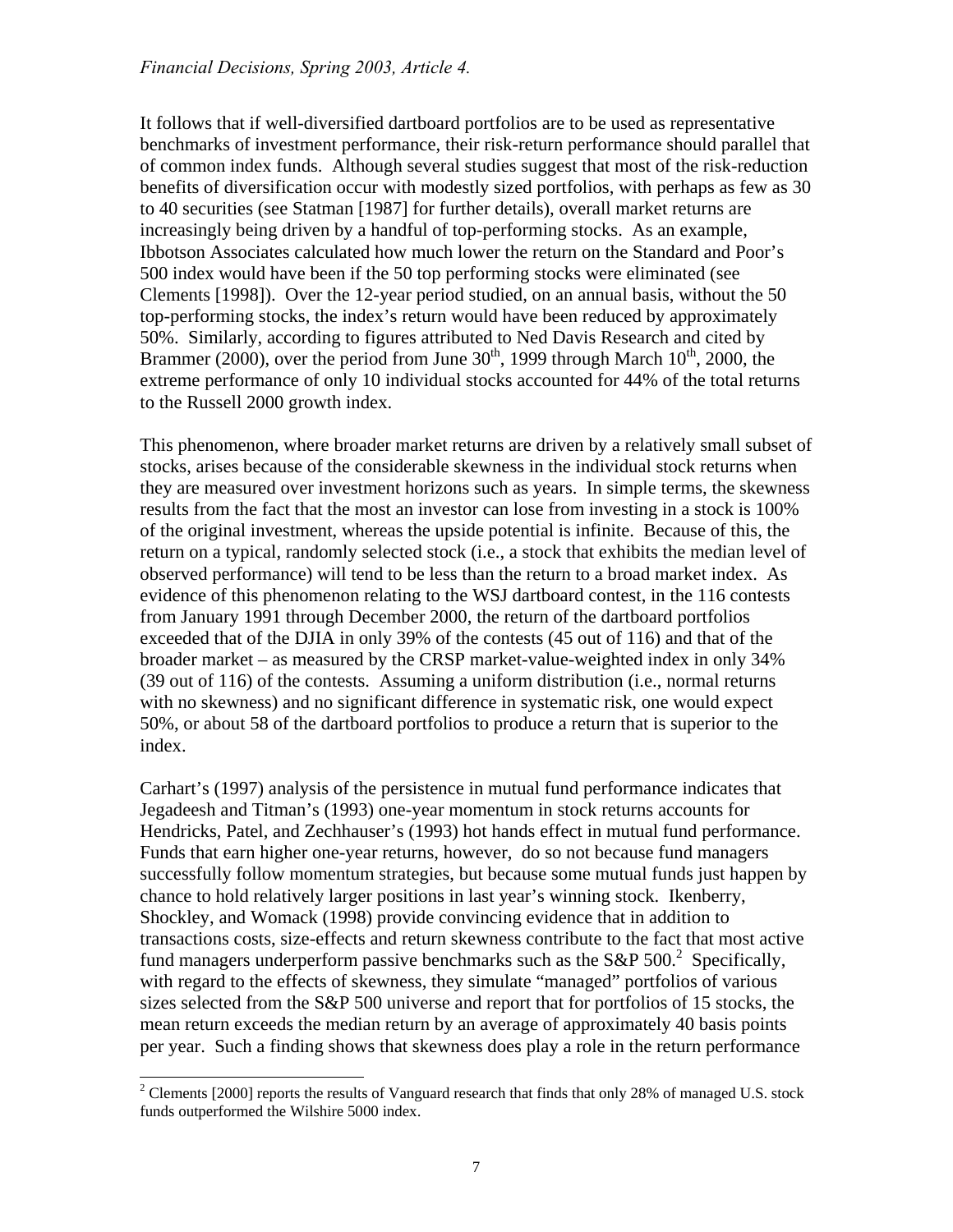of portfolios that hold a limited number of stocks – as the typical (i.e., median) small portfolio is likely to underperform a broader market index when the portfolio's members are randomly selected from the underlying benchmark.

In the following simulations, we shed additional light on the importance of return skewness and how it relates to benchmarking portfolios by analyzing the total return performance and the risk-adjusted performance of randomly selected (dartboard) portfolios versus the performance of the broader market index from which the stocks were selected. For comparison purposes, we also examine the performance of ex ante efficiently diversified portfolios of stocks selected at random from the same population. Our simulation results show that dartboard portfolios of reasonable size are, in terms of risk-adjusted performance, dominated by a broader market index constructed from the universe of stocks from which the dartboard portfolios can be selected. The dartboard portfolios suffer from the lack of diversification due to size and errors in security selection. This implies that when testing the performance of stock picks made by investment professionals, the appropriate benchmark representing a passive investment strategy should be a broad-market index representing the universe of stocks from which the investment professionals can make their choices (rather than dartboard portfolios), and that the resulting comparisons should be on a risk-adjusted basis. We also include comparable performance figures for ex ante efficiently diversified portfolios of randomly selected stocks. In this regard, our results raise questions as to whether Markowitz optimization can be successfully implemented with individual securities to overcome the risk-adjusted return performance advantage of the broader market index that arises because of return skewness.<sup>[3](#page-7-0)</sup>

### **IV. Data and Methodology**

### *Simulation Data*

The data we use in our simulations are from the University of Chicago's Center for Research in Security Prices (CRSP). From CRSP, we obtained monthly returns on all New York Stock Exchange (NYSE) listed firms for which returns existed every month over the 20-year period beginning in January 1981 and ending December, 2000.<sup>[4](#page-7-1)</sup> This produced a sample of 543 firms. We also obtained the corresponding monthly Treasury bill returns (30-day) and the monthly portfolio returns for the population of NYSE-listed firms (market-value weighted). The market value weighted returns for the population of NYSE-listed firms (hereafter referred to as MVW index) serves as the benchmark "passive" portfolio as all stocks that can be selected in our simulations are drawn from this population set.

<span id="page-7-0"></span><sup>&</sup>lt;sup>2</sup><br>3 <sup>3</sup> Larsen and Resnick [2001] suggest that it is possible that ex ante efficiently diversified portfolios can consistently achieve enhanced returns at much the same level of return per unit of risk as an index fund if the constituent assets, instead of being randomly selected, are concentrated by some characteristic of the assets that generates return persistence, such as firm size.<br><sup>4</sup> We analyze only those firms with continuous monthly returns because the optimization techniques we

<span id="page-7-1"></span>investigate require no missing data.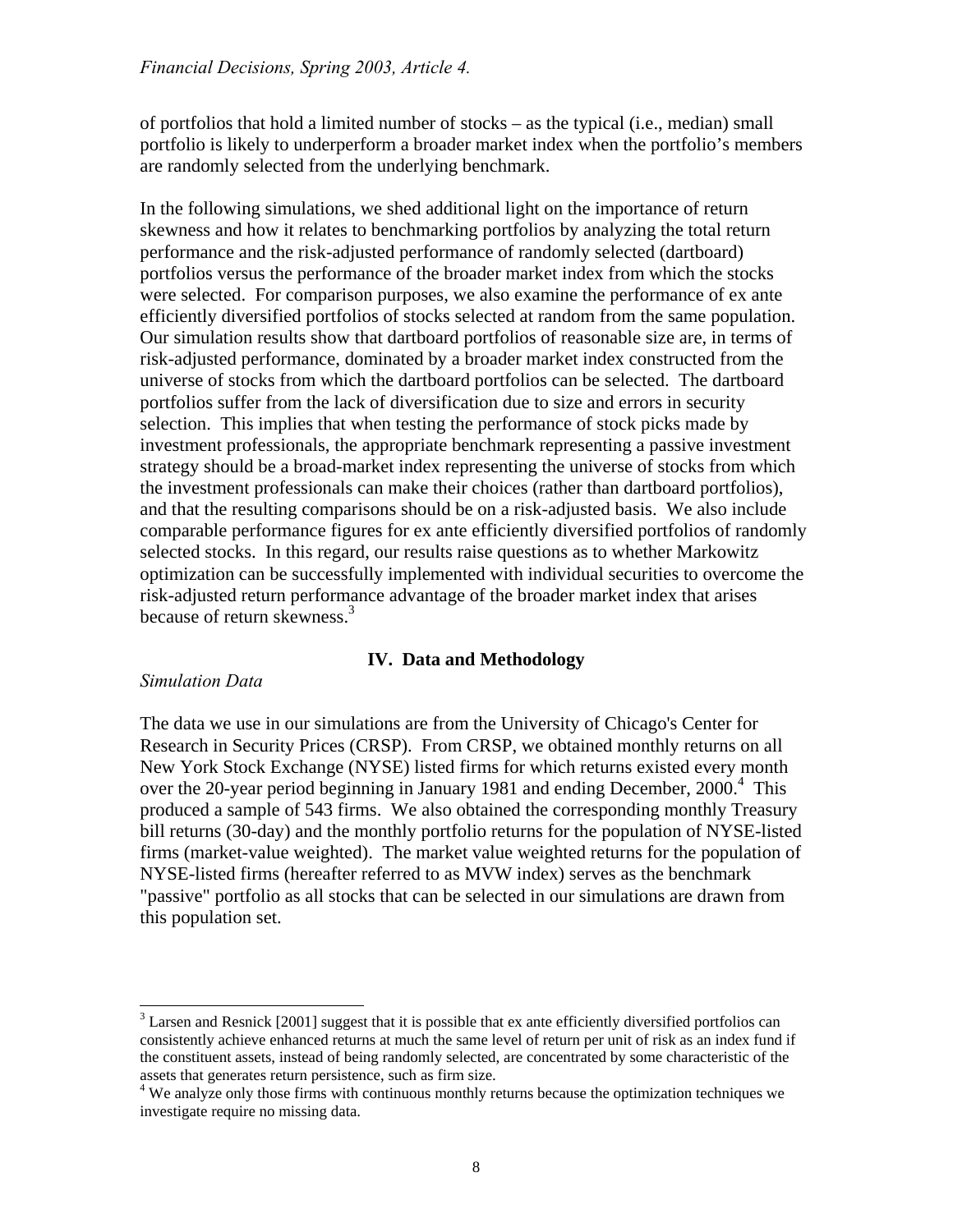#### *Simulations*

We performed 100 simulations per year, over a fifteen year period, where in each simulation, portfolios were constructed by randomly selecting securities from the 543 stocks using the IMSL FORTRAN subroutine RNUND, which generates pseudorandom numbers from a uniform distribution. In each simulation, we constructed portfolios of 5, 20, and 40 securities. The portfolios were constructed so that the first five securities in the 20-stock portfolio were the same as the five securities in the respective 5-stock portfolio, etcetera, and the first 20 stocks in a 40-stock portfolio were the same as the 20 stocks in the respective 20-stock portfolio.

For each random selection of 5, 20, and 40 stocks, we constructed four different portfolios: an equally weighted portfolio, and three Markowitz tangency portfolios. The equally weighted portfolio (EQW) produces the returns that would result from an investment of equal dollars in stocks selected randomly, say for example, from throwing darts at a list of the NYSE stocks. One of the three Markowitz tangency portfolios was constructed based on using historical estimates (HIS) of the input parameters to calculate the ex ante optimal investment weights, whereas the other two recognize parameter uncertainty, or estimation error. Estimation error in the input parameters was controlled by using the minimum-variance portfolio (MVP) technique of Jobson and Korkie [1980, 1981] and the Bayes-Stein tangency (BST) technique derived by Jorion [1985, 1986]. The MVP technique selects the historical minimum-variance portfolio's investment weights as the ex ante optimal investment weights. The BST technique uses an empirical Bayes technique for estimating the expected return vector in calculating the ex ante input parameters to solve the portfolio problem. Next, we tabulated the return performance for the simulated portfolios over 15 non-overlapping annual periods beginning with January, 1986 and ending in December, 2000. This produced a total of 1500 simulations (15 years \* 100 simulations per year). Input parameters for the Markowitz tangency portfolios were estimated using the 60 months of returns immediately prior to the assumed portfolio inception date.

### **V. Empirical Results and Analysis**

Tables 1, 2, and 3 present the average results for the 1500 simulations (100 in each of the 15 non-overlapping, out-of-sample, annual holding periods) for the 5-stock (Table 1), 20 stock (Table 2), and 40-stock portfolios (Table 3) constructed according to the EQW, HIS, MVP, and BST techniques. These results can be directly compared to the portfolio return (market-value weighted) of the overall population from which all securities were selected (NYSE-listed firms) -- referred to as the MVW index. The figures we report in each table include, for each portfolio selection technique; the average monthly portfolio return standard deviation  $(\sigma_p)$ , the average monthly portfolio excess return  $(R_p)$  -- where excess return is defined as the return in excess of the risk-free return on 30-day T-bills, the minimum and maximum monthly portfolio excess return from the 1500 simulations (15 years x 100 simulations per year), the number of times out of 1500 that the mean monthly portfolio excess return was greater than the corresponding MVW index mean monthly excess return  $(R_l)$ , the average Sharpe  $(SHP_p)$  measure of portfolio performance,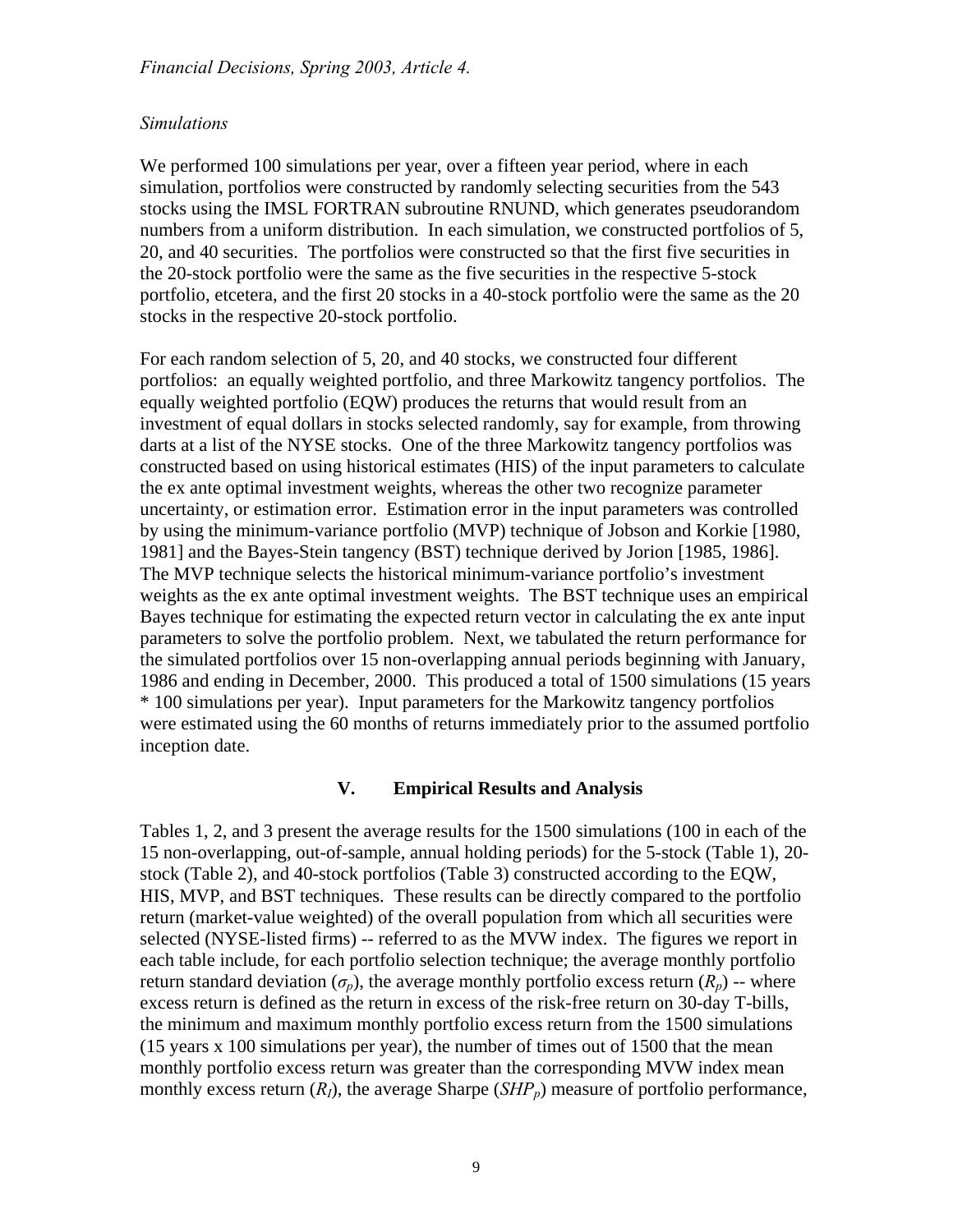the minimum and maximum  $SHP_p$  values, and the number of times out of 1500 total that the portfolio's Sharpe ratio  $(SHP_p)$  was greater than the Sharpe ratio for the MVW index  $(SHP<sub>I</sub>)$ .

Table 1 presents the results when five stocks are randomly selected. As is evident in the table, the average monthly portfolio return standard deviation for each of the four portfolio construction techniques is significantly larger  $(< 1\%$  level of significance) than the average monthly return standard deviation of 3.8424 percent for the MVW index. Among the portfolio selection techniques, the HIS technique produces the largest average portfolio standard deviation, whereas the MVP technique produces the smallest. The average monthly return standard deviation of the MVW index is only .76  $(= 3.8424/5.0639)$  of the average for the four portfolio construction techniques, again confirming that regardless of how they are constructed, portfolios of only five stocks contain substantial diversifiable risk. Of the four portfolio construction techniques, the EQW had the largest mean monthly portfolio excess return, .9024 percent per month, and the HIS technique had the largest range of portfolio excess returns. By comparison, the MVW index had a mean excess return of .9582 percent. Moreover, all of the four portfolio selection techniques were also dominated by the MVW over the majority of the simulations. Under the null hypothesis where the likelihood that a portfolio selection technique will beat the MVW index for any given draw is 0.50, one can reject the null at the 5% level when the number of times that the portfolio beats the MVW index is less than 711 (out of 1500). The corresponding figure for a 1% level of significance is 700 (out of 1500).

In terms of risk-adjusted performance, each portfolio construction technique produced a substantially smaller average SHP ratio than the average for the MVW index. The best technique was the MVP, which generated a larger SHP in comparison to the index in 559 out of 1,500 simulations. Overall, the annual results for 5-stock portfolios are far inferior to investment in a well-diversified index fund. All statistics related to comparisons of Sharpe ratios between the 5-stock portfolios and the MVW index indicate significance (i.e., dominance of the index) at beyond the 1% level.

Table 2 shows the results when 20 stocks are randomly selected. The average portfolio return standard deviations for the EQW, HIS, and the BST portfolio construction techniques are all only slightly larger than the return standard deviation for the MVW index, whereas for the MVP technique it is significantly smaller (1% level). The average standard deviation of the MVW index over the 15 annual holding periods is .96  $(= 3.8424/4.0093)$  of the average over the total of 6,000 simulations for the four portfolio construction techniques.

Despite the similarity in return standard deviations, the MVW index dominates all of the 20 stock portfolios in terms of mean excess returns (.9582% mean excess return per month). Among the portfolio selection techniques, the EQW technique had the largest mean monthly portfolio excess return, .8720 percent per month, whereas the HIS technique had the largest range of monthly portfolio excess returns. All of the monthly return deficiencies for the 20-stock portfolios relative to the MVW index are significant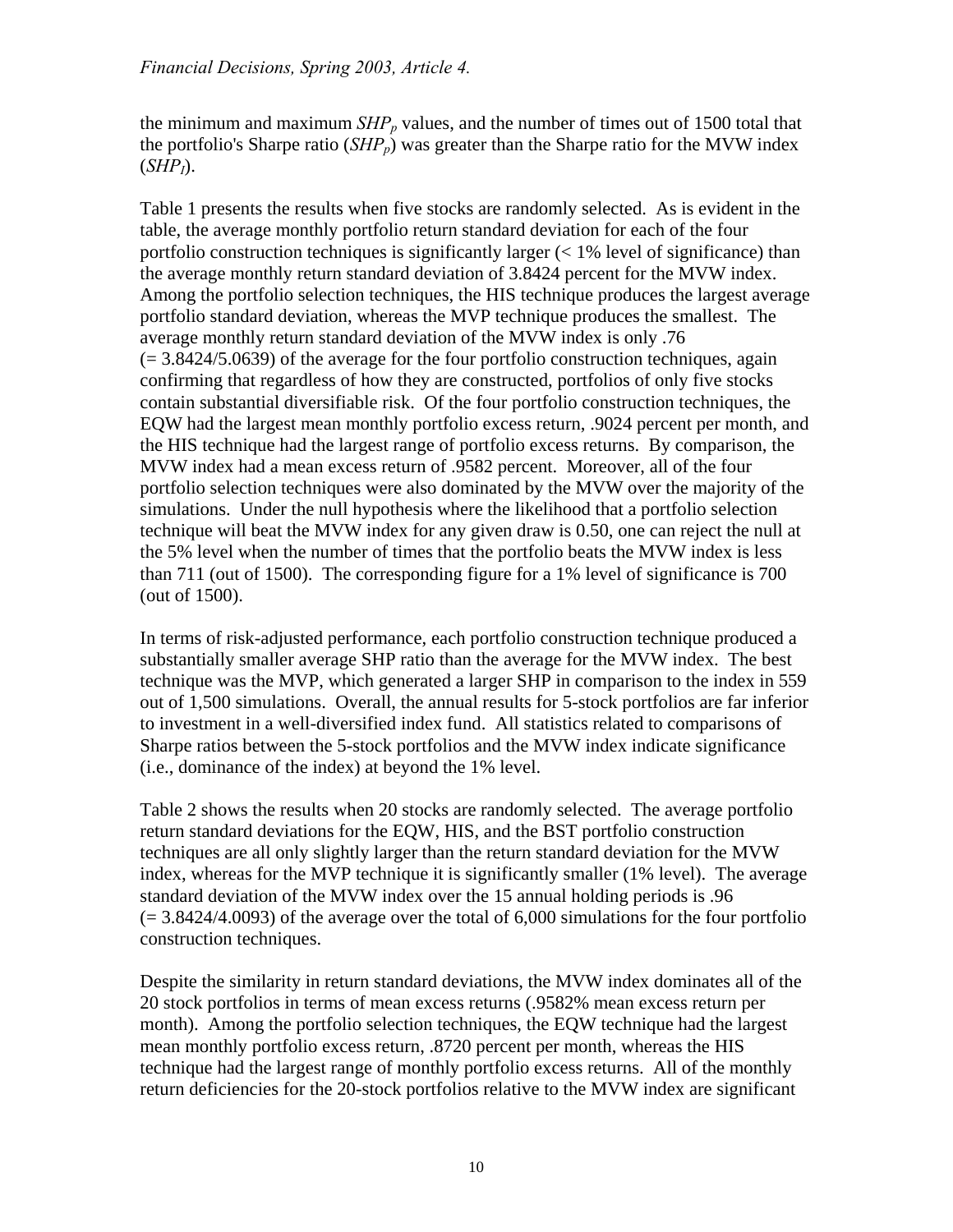at 5% levels or beyond. In addition, none of the four techniques yielded a greater monthly excess return than the MVW index in the majority of the simulations. In this regard, the best selection technique was the EQW, which outperformed the index in 696 out of the 1,500 simulations. This is still significantly less than the 750 (1500 $*$ .5 = 750) that would be expected under the assumption of equal probabilities at the 1% level of statistical significance (z-statistic  $= -2.58$ ).

Although the simulation results are consistent with the extant literature with respect to randomly selected portfolios of 20 stocks having little remaining diversifiable risk, the 20-stock portfolios do not compare favorably to the MVW index in terms of risk-adjusted performance. As evidence, regardless of the final portfolio construction technique (equal weight or Markowitz optimization), all of the 20-stock portfolios had significantly lower (1% level of significance) Sharpe ratios than the MVW index. The best portfolio selection technique in terms of the number of times it had a higher SHP ratio than the MVW index was the MVP optimization, which generated a larger SHP in comparison to the index in 639 out of 1,500 simulations. Nonetheless, this fraction is still significantly less than the null under the assumption of equal probabilities at beyond the 1% level.

Table 3 presents the corresponding results when 40 stocks are randomly selected. For the sake of brevity, and because the conclusions are quite similar, we broadly interpret the results in Table 3 as opposed to discuss the specific details as we did in the preceding tables. Overall, the figures reported in Table 3 confirm the fact that it is exceedingly difficult to outperform a well-diversified index fund on a risk-adjusted basis with portfolios of randomly selected stocks. This conclusion remains robust when the number of securities in the randomly selected portfolios is large enough so that diversifiable risks have been virtually eliminated, and also when Markowitz optimization techniques are employed in an attempt to enhance performance.

#### **VI. Summary and Conclusion**

This study highlights the pitfalls of using dartboard portfolios to represent "passive" investment performance when benchmarking the returns to active investment strategies – such as the stock picks of investment professionals. We begin with a consolidated discussion of the extant literature relating to *The Wall Street Journal's* monthly dartboard contest. We discuss three major pitfalls associated with such comparisons, including 1) no controls for the levels of systematic risk, 2) price pressures in the stock picks of investment professionals, and 3) the use of inappropriate benchmark returns rather than the returns to "passive" investment in a broad market index. With regard to the latter, we perform simulations that show that dartboard portfolios (i.e., randomly selected) of reasonable size are, in terms of risk-adjusted performance, dominated by the broader index fund constructed from the universe of stocks from which the dartboard portfolios are selected. We attribute much of the index fund's dominance relative to dartboard portfolios to the skewness in stock returns. The dominance of the "index fund" persists even when we employ Markowitz optimization techniques to identify ex ante efficiently diversified portfolios of the randomly selected stocks.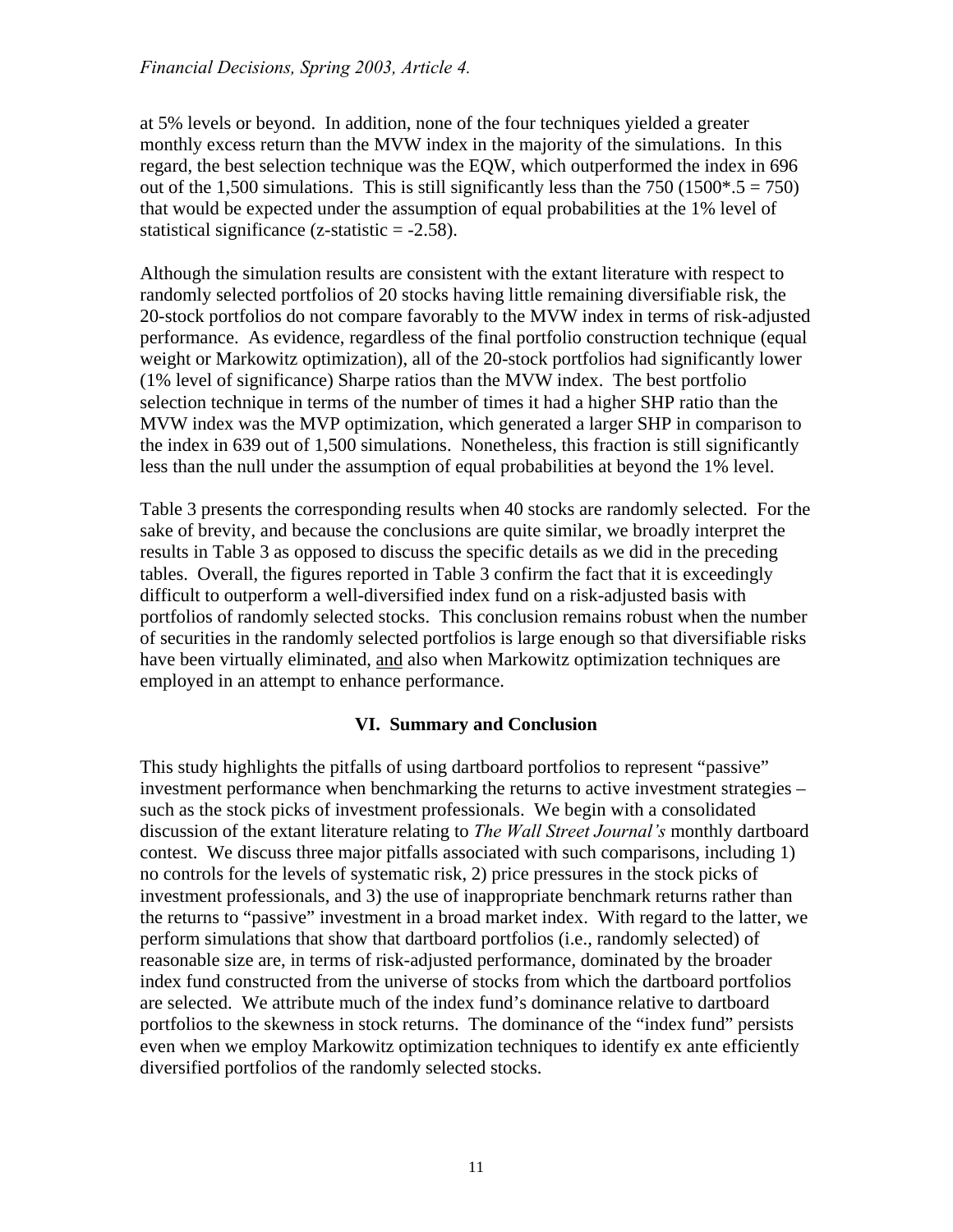Our results imply that when evaluating the performance of portfolios of stocks chosen by investment professionals, the "passive" benchmark should be a market index that spans the population of stocks from which investment professionals can make their choices (rather than dartboard portfolios or the DJIA – as are used in the WSJ's dartboard contests), and the resulting comparisons should be on a risk-adjusted basis. Moreover, our findings raise questions as to whether Markowitz optimization techniques can be used with individual securities to construct ex ante efficiently diversified portfolios that overcome the risk-adjusted return performance advantage of the broader market index that appears to be attributable to return skewness.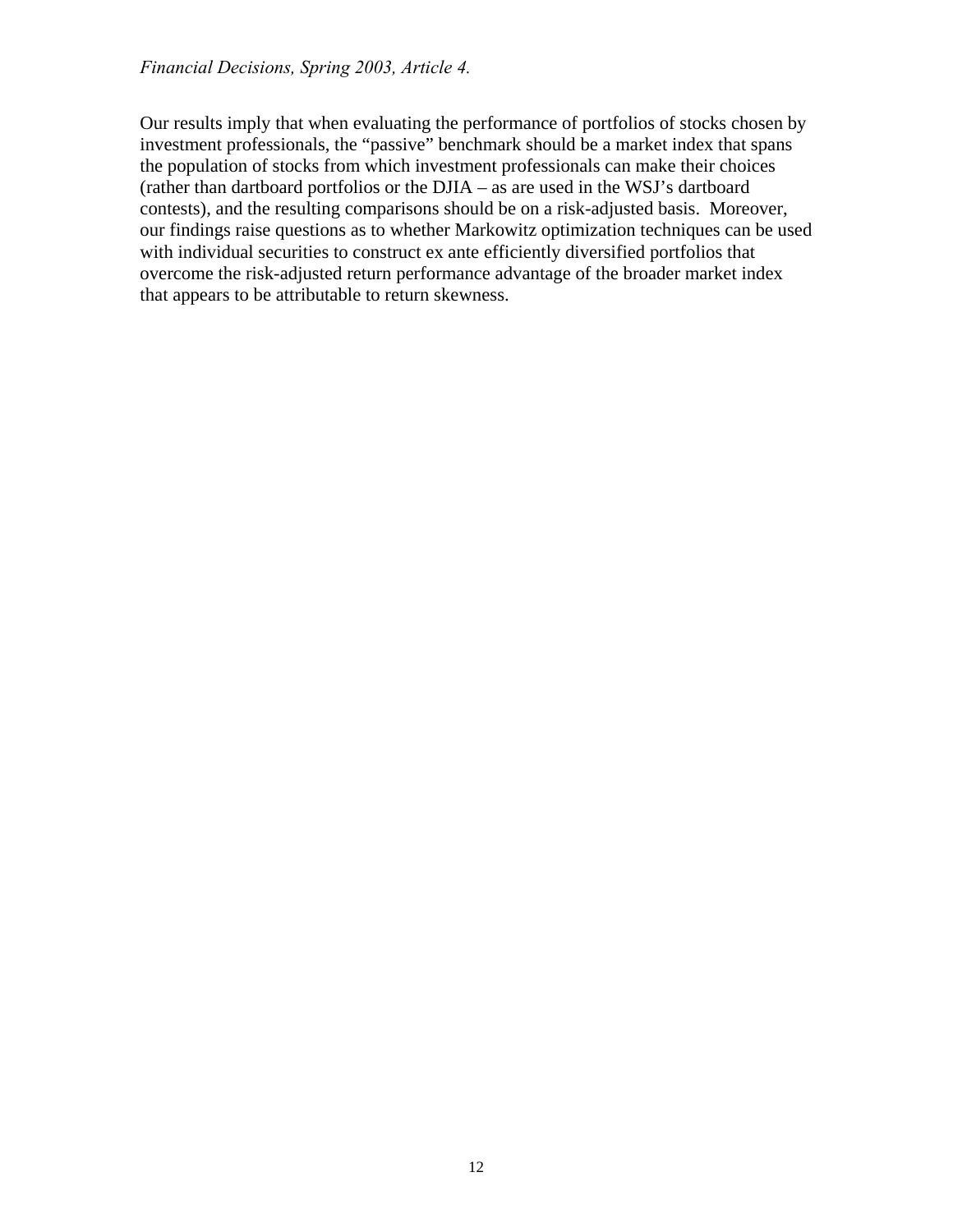## **References**

Barber, Brad M. and Douglas Loeffler (1993), "The Dartboard Column: Second-Hand Information and Price Pressure." *Journal of Financial and Quantitative Analysis* 28, pp. 273-284.

Bodie, Zvi, Alex Kane and Alan J. Marcus (1999), *Investments*, 4<sup>th</sup> edition. Boston: Irwin/McGraw-Hill.

Brammer, Rhonda (2000), "Mourning After." *Barron's*, April 24.

Carhart, Mark M. (1997), "On Persistence in Mutual Fund Performance." *Journal of Finance* 52, pp.57-82.

Clements, Jonathan (1998), "Highfliers Propel the Market Averages, But Trying to Pick Them Can be Perilous." *The Wall Street Journal*, September 15, pp. c.1.

Clements, Jonathan (2000), "Criticisms of Indexing Don't Hold Up." *The Wall Street Journal*, April 25, pp. c.1.

Elton, Edwin J. and Martin J. Gruber (1977), "Risk Reduction and Portfolio Size: An Analytical Solution." *Journal of Business* 50, pp. 415-437.

Evans, John L. and Stephen H. Archer (1968), "Diversification and the Reduction of Dispersion: An Empirical Analysis." *Journal of Finance* 23, pp. 761-767.

Fama, Eugene F. (1965a), "The Behavior of Stock Market Prices." *Journal of Business* 38, pp. 34-105.

Fama, Eugene F. (19165b), "Random Walks in Stock Market Prices." *Financial Analysts Journal* 21, pp. 55-59.

Fama, Eugene F. (1976), *Foundations of Finance*. New York: Basic Books.

Greene, Jason and Scott Smart (1999), "Liquidity Provision and Noise Trading: Evidence from the 'Investment Dartboard' column." *Journal of Finance* 54, pp. 1885- 1899.

Hendricks, Darryll, Jayendu Patel, and Richard Zeckhauser (1993), "Hot Hands in Mutual Funds: Sort-Run Persistence of Performance." *Journal of Finance* 48, pp. 93- 130.

Ikenberry, David, Richard Shockley, and Kent Womack (1998), "Why Active Fund Managers Often Underperform the S&P 500: The Impact of Size and Skewness." *Journal of Private Portfolio Management* 1, pp. 13-26.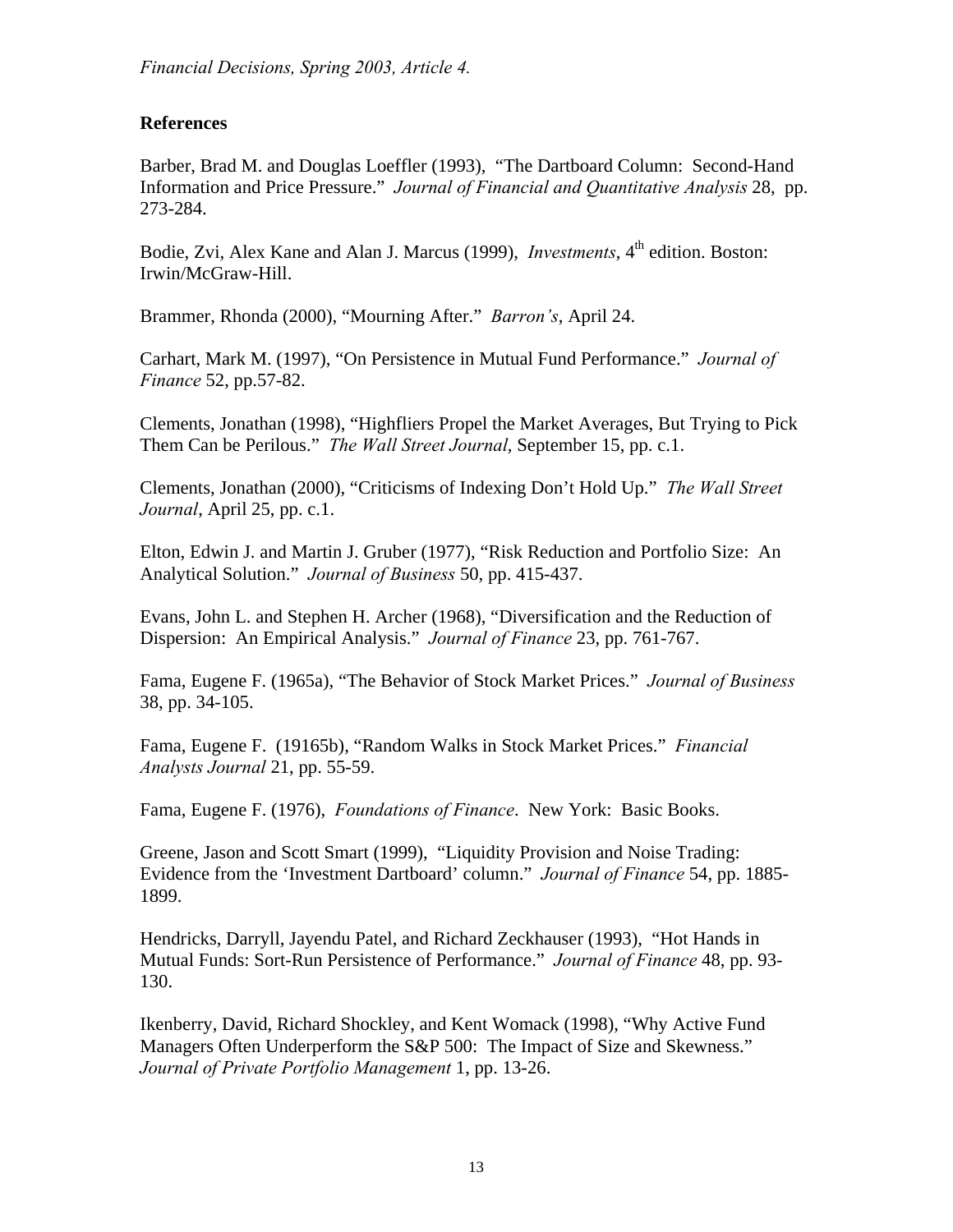Jegadeesh, Narasimhan, and Sheridan Titman (1993), "Returns to Buying Winners and Selling Losers: Implications for Stock Market Efficiency." *Journal of Finance* 48, pp. 65-91.

Jobson, J. D. and Bob M. Korkie (1980), "Improved Estimation and Selection Rules for Markowitz Portfolios." Paper presented at the Western Finance Association Annual Meetings.

Jobson, J. D. and Bob M. Korkie (1981), "Putting Markowitz Theory to Work." *Journal of Portfolio Management* 7, pp. 70-74.

Jorion, Philippe (1985), "International Portfolio Diversification with Estimation Risk, *Journal of Business* 58, pp. 59-78.

Jorion, Philippe (1986), "Bayes-Stein Estimation for Portfolio Analysis." *Journal of Financial and Quantitative Analysis* 21, pp. 279-92.

Larsen, Glen A. and Bruce G. Resnick (2001), "Parameter Estimation Techniques, Optimization Frequency, and Equity Portfolio Return Enhancement, *Journal of Portfolio Management*, 27, forthcoming.

Malkiel, Burton G. (1996), *A Random Walk Down Wall Street*. New York: W. W. Norton.

Metcalf G.E. and Burton G. Malkiel (1994), "The Wall Street Journal Contests: The Experts, the Darts, and the Efficient Market Hypothesis." *Applied Financial Economics* 4, pp. 371-374.

Moy, Ronald (1994), "Pros, Darts, and the Dow: Portfolio Lessons from *The Wall Street Journal*." *Financial Practice and Education* 4, pp. 144-147.

Sharpe, William F (1964), "Capital Asset Prices: A Theory of Market Equilibrium Under Conditions of Risk." *Journal of Finance* 19, pp. 425-442.

Sharpe, William F (1970), *Portfolio Theory and Capital Markets*. New York: McGraw-Hill.

Statman, Meir (1987), "How Many Stocks Make a Diversified Portfolio?" *Journal of Financial and Quantitative Analysis* 22, pp.353-363.

Thomas, Martin R. and Waqar I. Ghani. "The Dartboard Column: Analysts' Earnings Forecast and the Information Content of Recommendations." *Journal of Business and Economic Studies* 3, pp. 33-42.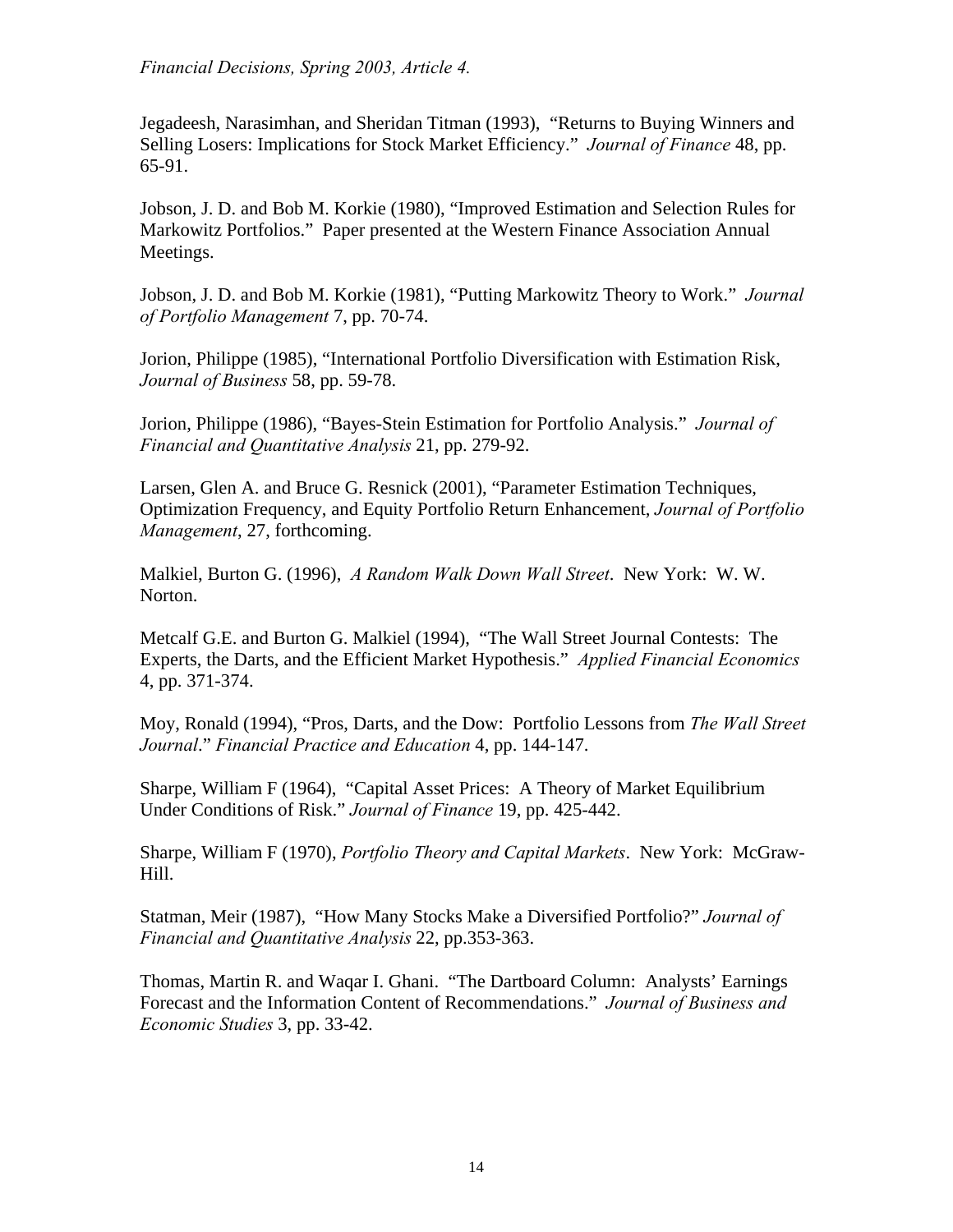#### **Table 1**

#### **Summary Results from 1500 Simulated Portfolios of 5 Randomly Selected Stocks**

The table presents average monthly summary figures for 1500 simulated portfolios of 5 stocks randomly selected from the NYSE. The simulation of annual portfolio holding period returns (100 per year \* 15 years) begins in 1986 and extends through 2000. *EQW* represents an equally weighted portfolio. *HIS* represents an ex ante optimized portfolio based on historical estimates of the input parameters. *MVP* represents an ex ante optimized portfolio where estimation error in the input parameters was controlled for using the minimum variance portfolio technique of Jobson and Korkie [1980, 1981]. *BST* represents an ex ante optimized portfolio where estimation error in the input parameters was controlled for using Bayes-Stein tangency technique derived by Jorion [1985, 1986]. *Total* presents the average across all portfolio selection techniques. *MVW Index* represents the value-weighted index of NYSE-listed stocks. <sup>σ</sup>*p* is the average monthly portfolio return standard deviation,  $R_p$  is the average monthly portfolio excess return,  $R_l$  represents the excess return on the MVW NYSE index, and  $SHP_p$  and  $SHP_I$  represent the Sharpe ratios of return performance for the individual portfolios and the MVW NYSE index, respectively. <sup>a</sup> and <sup>b</sup> designate a significant difference from the corresponding figure for the MVW Index at the 1% and 5% levels, respectively. Standard deviations are in parentheses.

| Technique        | $\sigma_{v}$                      | $R_p$                        | Min $R_n$ | $Max R_n$ | <i>No.</i> $R_n > R_I$ | $SHP_n$                           | Min $SHP_n$ | Max $SHP_n$ | <i>No.</i> $SHP_n > SHP_1$ |
|------------------|-----------------------------------|------------------------------|-----------|-----------|------------------------|-----------------------------------|-------------|-------------|----------------------------|
| EQW              | $5.2523^a$<br>(2.0906)            | 0.9024<br>(1.4294)           | $-5.4048$ | 8.1402    | $700^a$                | $0.2097$ <sup>a</sup><br>(0.3033) | $-0.8241$   | 1.3296      | $544^{\circ}$              |
| <b>HIS</b>       | $5.5024$ <sup>a</sup><br>(2.3017) | 0.8789<br>(1.6586)           | $-6.0393$ | 9.1177    | 701 <sup>b</sup>       | $0.1904^a$<br>(0.3189)            | $-0.8517$   | 1.3982      | $502^{\mathrm{a}}$         |
| <b>MVP</b>       | $4.5446^a$<br>(1.7357)            | $0.7910^{\rm a}$<br>(1.3230) | $-5.3020$ | 5.3208    | 651 <sup>a</sup>       | $0.2185^a$<br>(0.3279)            | $-0.8397$   | 1.3194      | $559^{\mathrm{a}}$         |
| <b>BST</b>       | $4.9565^{\circ}$<br>(2.2125)      | $0.8528^{b}$<br>(1.4825)     | $-5.6498$ | 9.3554    | $654^a$                | $0.2084^a$<br>(0.3258)            | $-0.8183$   | 1.4093      | $542^{\circ}$              |
| Total            | $5.0639$ <sup>a</sup><br>(2.2158) | $0.8563^b$<br>(1.4786)       | $-6.0393$ | 9.3554    | $2,706^{\circ}$        | $0.2068^{\rm a}$<br>(0.3192)      | $-0.8517$   | 1.4093      | $2,147^{\rm a}$            |
| <b>MVW</b> Index | $3.8424$ <sup>a</sup><br>(1.7838) | 0.9582<br>(0.8426)           | $-0.8434$ | 2.1030    | N/A                    | 0.3240<br>(0.3389)                | $-0.1640$   | 1.3364      | N/A                        |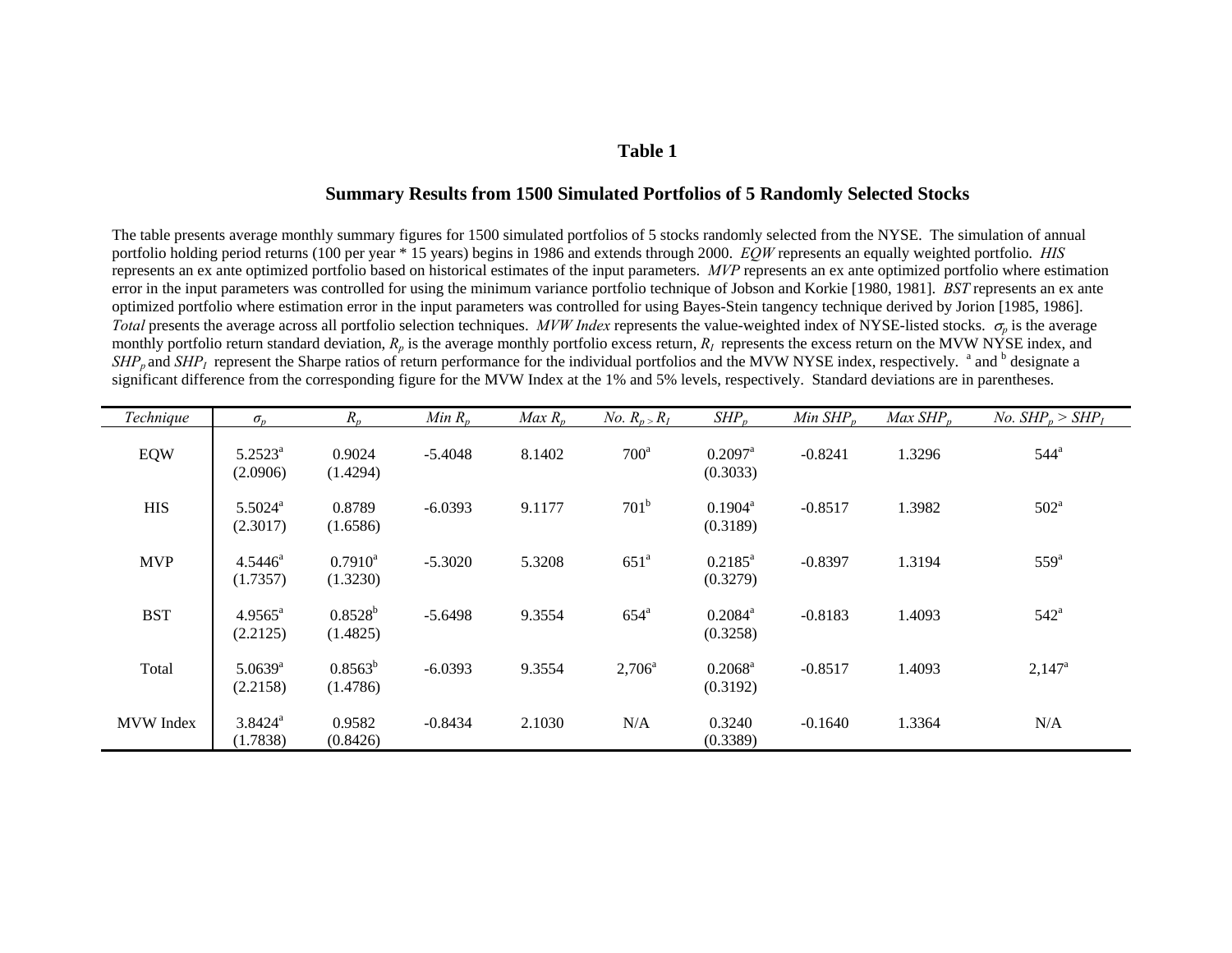#### **Table 2**

### **Summary Results from 1500 Simulated Portfolios of 20 Randomly Selected Stocks**

The table presents average monthly summary figures for 1500 simulated portfolios of 20 stocks randomly selected from the NYSE. All values shown in Table 2 are presented in exactly the same manner as previously described in Table 1.

| Technique  | $\sigma_p$         | $R_p$              | Min $R_p$ | $Max R_p$ | <i>No.</i> $R_p$<br>$R_I$ | $SHP_p$            | Min<br>$SHP_p$ | Max<br>$SHP_p$ | <i>No.</i> $SHP_p > SHP_I$ |
|------------|--------------------|--------------------|-----------|-----------|---------------------------|--------------------|----------------|----------------|----------------------------|
| <b>EQW</b> | 4.2673<br>(1.7976) | 0.8720<br>(1.0843) | $-3.3570$ | 3.8603    | 696                       | 0.2680<br>(0.3084) | $-0.6378$      | 1.6036         | 630                        |
| <b>HIS</b> | 4.2830<br>(1.5001) | 0.8014<br>(1.3781) | $-4.3051$ | 7.0809    | 640                       | 0.2130<br>(0.3453) | $-0.9376$      | 1.4467         | 545                        |
| <b>MVP</b> | 3.6180<br>(1.3147) | 0.7468<br>(1.1472) | $-3.3588$ | 3.6084    | 589                       | 0.2620<br>(0.3681) | $-0.8458$      | 1.6510         | 639                        |
| <b>BST</b> | 3.8690<br>(1.3701) | 0.7636<br>(1.2531) | $-3.8095$ | 5.6076    | 598                       | 0.2330<br>(0.3595) | $-0.9612$      | 1.8932         | 559                        |
| Total      | 4.0093<br>(1.5327) | 0.7960<br>(1.2214) | $-4.3051$ | 7.0809    | 2,523                     | 0.2440<br>(0.3467) | $-0.9612$      | 1.8932         | 2,373                      |
| <b>MVW</b> | 3.8424             | 0.9582             | $-0.8434$ | 2.1030    | N/A                       | 0.3240             | $-0.1640$      | 1.3364         | N/A                        |
| Index      | (1.7838)           | (0.8426)           |           |           |                           | (0.3389)           |                |                |                            |